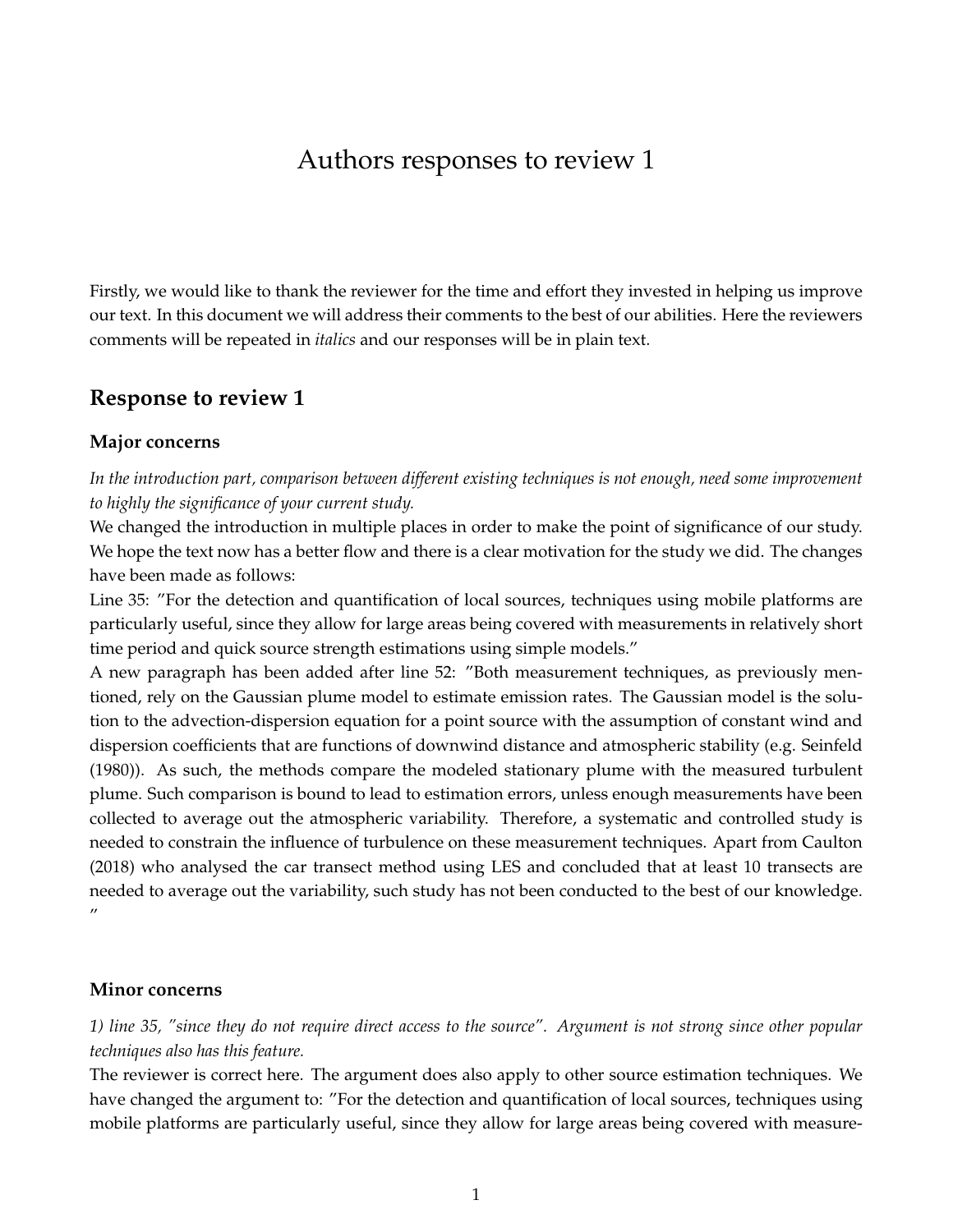ments in relatively short time period and quick source strength estimations using simple models."

*2) line 62, "turbulent channel flow". Is it more suitable to state here that we focus on atmospheric lower boundary layer that can be represented by channel flow. Otherwise, people may be confused by the ABL and channel flow.* Agreed. The lines 61 - 62 have now been re-written to say: "Due to the high computational costs involved in LES, we limit this study to the lower atmospheric boundary layer under neutral conditions. The neutral atmospheric surface layer can be well represented by a turbulent channel flow and is one of the most canonical and well-studied cases of atmospheric turbulence."

*3) line 65,"The LES represents perfect field conditions, without interference of confounding factors that may degrade the performance of source estimation methods under actual field conditions." The argument is weak, one of the reason you prefer virtual experiment via LES is it can serve as a benchmark that can be controlled ideally.* The LES being an ideal experiment that was completely controllable was the message of the sentence. We have tried to formulate it more clearly: "The LES represents the ideal experiment in which all sources of uncertainties are controllable and quantifiable. By using LES we are able to study the influence of turbulent fluctuations on plume dispersion and consequently on the measured plume, which can be used as a benchmark for future measurement campaigns."

*4) line 71, "his". A typo, should be "this"?* Yes. Fixed.

*5) equation 1. Please indicates explicitly what is x, y, and z direction since people from different area may prefer different definition of y and z. Also, the formula has no explicit dependence on x. Please change the variance either as a function of x, or in other explicit way.*

The explicit x dependence has been added to the equation (1) such that the variances are now written as functions of x. The definition of direction was added in the text to line 84: "Here, x direction is defined as the direction of the mean wind  $\overline{u}$ , y is the horizontal crosswind direction and z points away from the surface."

*6) line 104. More precise, "averaged plume centerline" instead of just "plume centerline".* Corrected.

# *7) line 189, "Onto the sampling angle, the instantaneous wind direction measured at each sampled point was added." What does this exactly mean?*

The meandering was added to the simulation by moving the sampling point through the plume on the  $\theta$  = [-15°, 15°] angle. Here  $\theta$  = 0° corresponds with y position directly downwind from the source. The  $\theta$ angle in this cases represents a plume meandering that would happen due to large scale forcing that we have taken to be constant and the amplitude of these oscillations did not change for the duration of the experiment. However, the instantaneous wind angle is also subjected to turbulent wind fluctuations. In order to have them still represented in the method, we calculated the angle of the instantaneous wind for each step through the plume ( $Y_i$  in the equation (A2) in Appendix A) and added that number to the angle  $\theta$ . We think the explanation in the text sufficiently explains this.

*8) line 191, "delta y". Better use another symbol to avoid confusion with grid resolution.*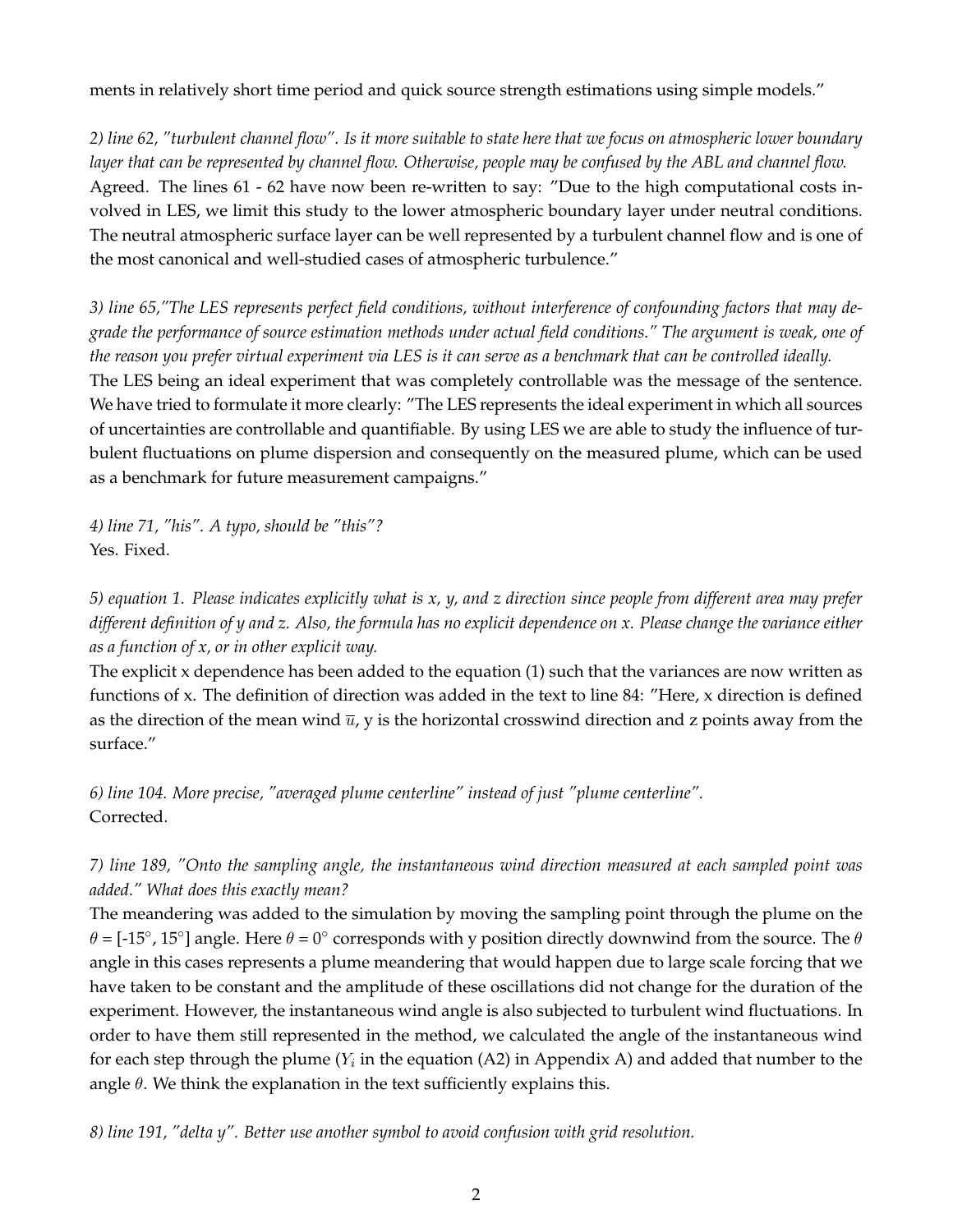The symbol Y is now used instead of  $(\Delta y)_i$  in line 191. The correction has also been done in the Appendix A equation (A2) and line 492.

*9) line 199, "The concentration measurements were taken perpendicular to the mean wind over the whole width of the domain". The data is reliable when they are close to boundary since you impose periodic boundary condition laterally. Artificial effects may be introduced for plume close to the boundary.*

This is true. However, in our simulation a boundary condition that prevents the plume from re-entering the domain through the boundaries has been added on all lateral boundaries. Apart from that, our plume is not fluctuating on a wide enough angle in the lateral direction to reach the boundaries even far downwind. This is why we had to impose it artificially for the use of OTM33A method.

# *10) line 205, "The same time delay was applied between each consecutive transect in an individual set". Not clear for how these procedures preformed, better with some illustrations.*

The language we used is a bit unclear it would seem. The meaning of line 205 is that the transects are taken at regular time intervals and that same time delay was applied before taking a new set of transects. The lines 204 and 205 have been changed to: "The time delay between each set of measurements was taken as 10 s. The transects have also been sampled with a 10 s delay between them."

*11) Figure 1 (c). dy symbol should be changed, refer to comments 8).*

Changed. The symbol now used is  $Y$ .

*12) line 220, "To separate these two processes". Not clear and how is it related to the definition you introduced following.*

We have re-written the line 220 as: "To separate the influence of plume meandering from the influence of relative dispersion on the total plume growth, we can define relevant plume metrics in absolute coordinate system (i.e. in relation to the ground) and relative coordinate system (i.e. dispersion around instantaneous center of mass). First, the center of mass of the instantaneous plume in the relation to the ground,  $z_m$ , on its y-z transect is defined as:"

*13) line 245, "Despite the discrepancy in the mean wind, very good agreement is found between the wind speed variances (Fig. 2 b) and covariances (Fig. 2 c). Very good agreement is found for the triplet correlations as well(Fig. 2 d).". Any interpretation why mean value deviation is large, while the one for higher order statistics is small. This is a little bit contrary to typical cases we encountered in everyone's study, where the mean value deviation is small, but higher order statistics do not agree very well.*

We believe our wording was the main problem here again. We do not mean that the LES produced a bad mean velocity profile, the profile fits the observation still quite well. The variations have been reproduced by LES so well that by comparison the difference in the mean wind seems relatively large. Similar result as ours can be seen in Ardeshiri et al. (2020). On their Fig. 1 a) the mismatch between the observations and the LES can be seen as well as a very nice fit in the variance profiles. The text was altered as: "Despite the slight discrepancy in the mean wind, very good agreement is found between the wind speed variances (Fig. 2 b) and covariances (Fig. 2 c). Very good agreement is found for the triplet correlations as well (Fig. 2 d). Ardeshiri et al. (2020) also reproduced the Nironi et al. (2015) case using LES, and have shown very similar results to the ones shown here."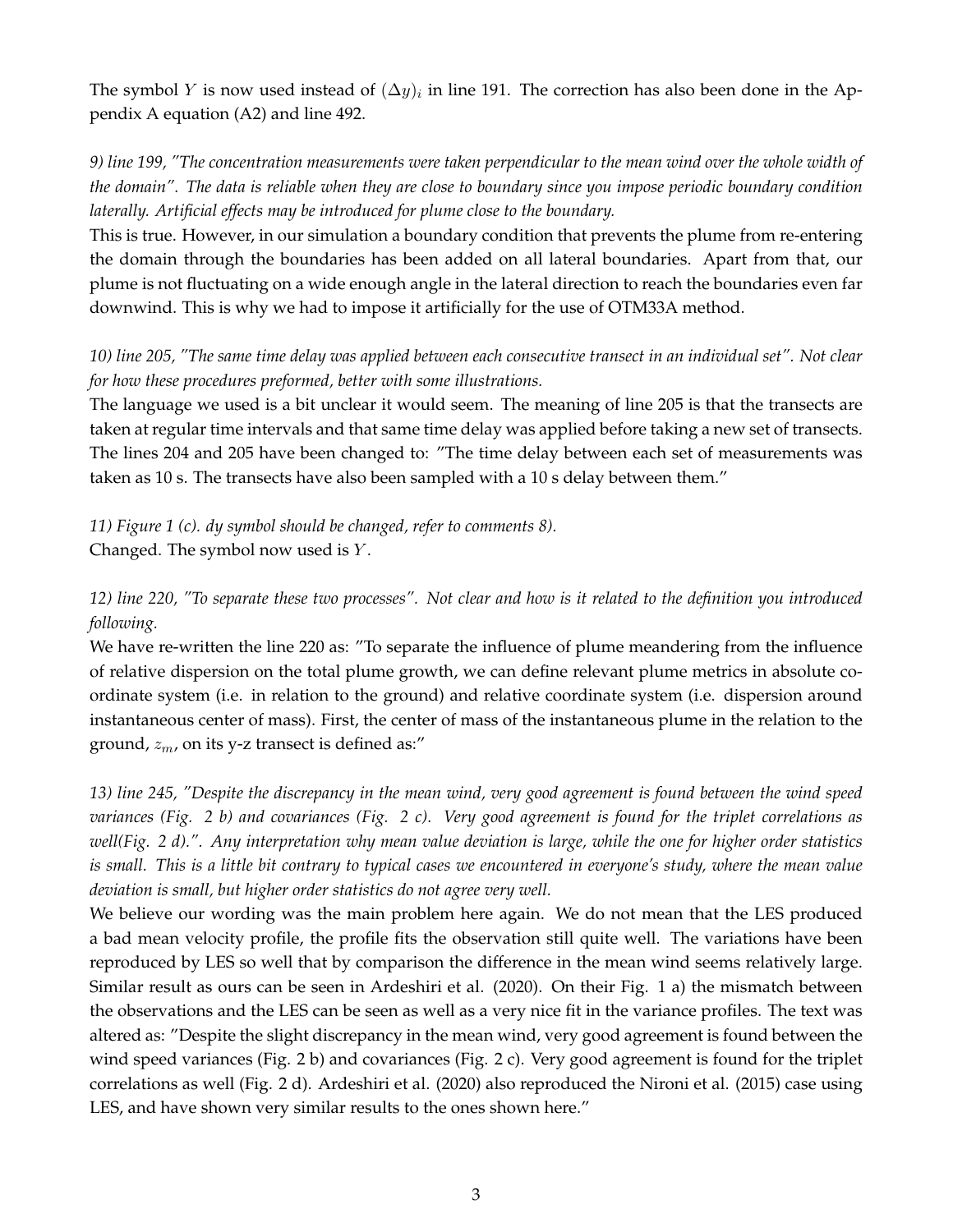*14) line 250, "Following the good agreement of the higher order velocity statistics, we expect that the mixing of the plume in the crosswind directions is 250 well represented in the LES". This is indirect derivation, any direct quantity you can get to reach the same conclusion.*

It is indirect in this sentence yes. However, in the same section we show the plume statistics compared between the experiment and LES. There it is visible that the widths of both plumes are very similar confirming our statement from above.

*15) line 255,"roughness velocity". Friction velocity?* Friction velocity indeed. Fixed.

*16) line 255, "delta". You define the turn over time based on boundary layer height, which is the effect of viscosity diffusion. Then why not the advection time scale?*

We use the boundary layer height since we are interested in the spatial evolution of the plume and not purely in the plume downwind displacement. The time it takes a typical eddy to travel to the top of the boundary layer and back does not necessarily coincide with the time it takes to travel over the advection lengthscale. That is why we opted for the boundary layer height in our definition of overturn time.

*17) Figure 3. The agreement between your result and experiment one is because the position you select is close to the source, therefore the diffusion is dominant. What if you shift your virtual measurement point further downstream, where the advection effect is significant after the boundary layer of the scalar is fully developed. Also the scalar boundary layer height is different from fluid boundary layer height. Beside, please define m3 and m4 at somewhere.*

We have shown results for the distance of 2.5 boundary layer heights  $(\delta)$  away from the source. That distance is about in the middle from all the available transects from the measurements where the closest transects was taken at 0.3125 $\delta$  and the furthest at 5 $\delta$ . At that distance we expect neither the diffusion nor advection to be dominant. Nevertheless, despite the different processes that drive the dispersion on different distances from the source, we found that LES performed well on all distances. We attach here a figure that shows centerline values of all four moments at the emission height of each of the plumes and at several downwind distances.

We have defined  $m_3$  and  $m_4$  in 267: "The same can be observed for the other two moments shown here, the skewness  $m_3^*$  and kurtosis  $m_4^*$  (Fig. 3 bottom two rows)."



*18) line 270, "To give the 270 reader an intuitive understanding of the spatial characteristics of the turbulence".*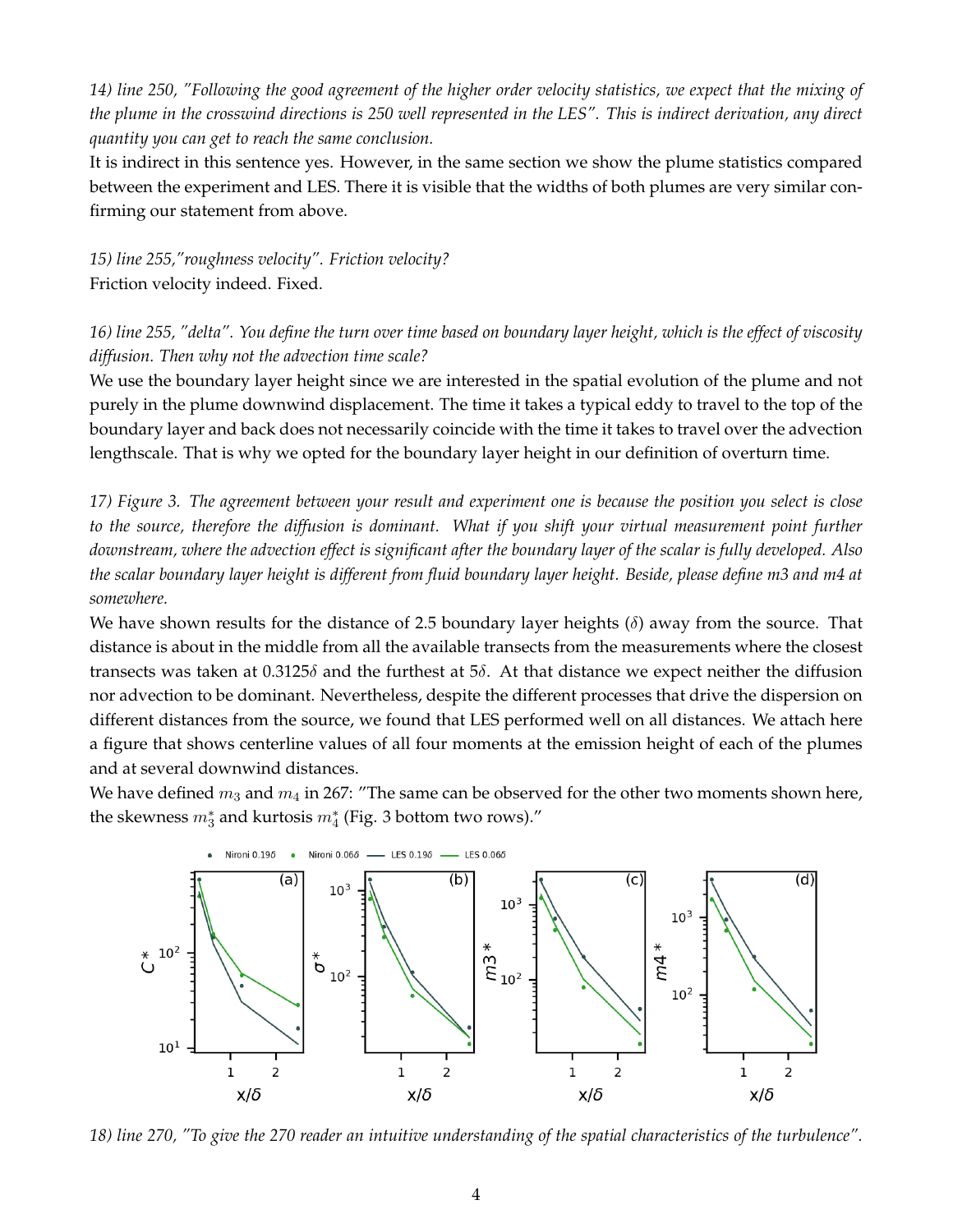*Why turbulence, should that be the plume structure? Also, should that be the spatial distribution of the plume.* We meant that turbulence is dictating the spatial distribution of the plume in the sense that the plume does not have the gaussian shape. But yes, we agree with the reviewers suggestion being more intuitive and the sentence now reads: "To give the reader an intuitive understanding of the spatial distribution of the plumes, Figure 4 shows instantaneous x-z cross-sections of the three simulated plumes at the y position of the source  $(y_s)$ ."

# *19) Figure 4. Last subfigure has discontinuity for the plume concentration. Better to make it continuous by adjusting the color level range to avoid any confusion.*

The colorscale on all three subfigures have been set to the min and max of the respective plumes. The discontinuity in the last subfigure comes from the patchiness of the plume at that snapshot. The figure shows the plumes on the x-z transect taken at the y position of the sources  $(y = 0)$ , the plume on the last subfigure has been moved from  $y = 0$  to the sides by turbulent motions. We have purposefully chosen this time instant to illustrate different behaviors plumes exhibit.

### *20) Figure 5. Any good reason that you put 100 instantaneous results here? People typically use mean + variance to get the same idea you want to show.*

This is another illustrative figure. We could have used the mean and the variance, however they miss the information about the outliers. For the purpose of this study, where the methods are focused on evaluating emissions based on one dimensional transects, we found useful to explicitly show plume variability on a single transect.

*21) line 284, "an average". Please specify here whether it is spatial average or temporal average?* It is temporal average. Fixed.

#### *22) line 284, "over a large number of time steps". A large time window?*

There is some confusion on our part about this comment. A large time window yes, but assuming nothing changes in the experiment meteorology wise, the averaging can be done over a large amount of samples taken at random time steps. The averaging does not have to be done on consecutive samples.

# *23) Figure 6. It is the isoline, right? Please specify it. The domain height is not the same for each case, better be the same for comparison.*

Yes. The caption on Fig. 6 now reads: "Time averaged x-z cross-section of the LES plume at (top) 0 m, (middle) 60 m and (bottom) 190 m height. The concentration fields are averaged over half an hour. The isolines are connecting the areas with the same concentration shown here in [g kg<sup>-1</sup>]. Also plotted are the plume edges of the Gaussian plume (assuming Briggs diffusion coefficients) and the LES plumes. Centerlines  $\overline{z_m}$  are plotted as dashed lines."

In the revised figure the domain heights are now all the same.

# *24) line 296, "the width of the Gaussian plume and the highest LES plume only start to diverge far from the source". Why far field? Any reason?*

A possible reason for divergence of dispersion coefficients calculated using LES plumes from the Briggs coefficients could be in the fact that the divergence starts happening only when the mean plume reaches the ground. From the other two plumes it is also visible that influence of the ground on the mean plume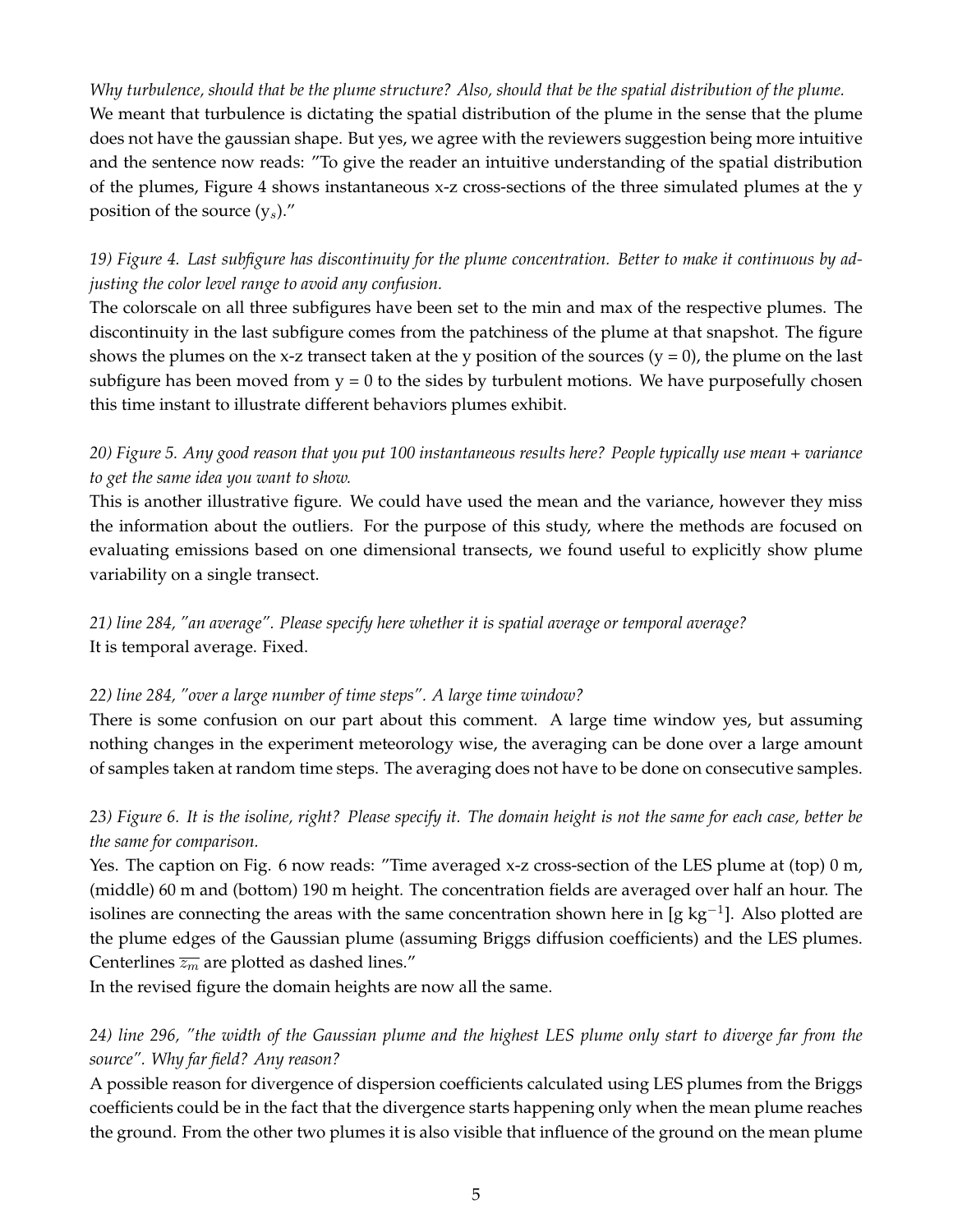is not well represented in the Gaussian plume model.

#### *25) line 302, "but are much smaller than the Briggs Gaussian plume coefficients". Why?*

The Briggs coefficients have been calculated based on a release experiment. That means that the full range of motions that govern the plume dispersion were captured in their measurements on that day. In our case the largest motions that could have developed in our simulation were restricted by the size of the domain. This is the reason for artificial meandering we imposed through plume sampling discussed in Section 3.3.1.

# *26) line 319, "Instead of emitting the tracer as a point source, we use a Gaussian distribution to pre-disperse the source". Suggest to conduct a comparative study to see how sensitive of the source strength estimation if you change the Gaussian kernel size, also, how about use HyperGaussian.*

The following has been added to the line 321: "Following this, we expect the different source size to have a different effect on the source strength estimation on distances very close to source. In future studies, it is recommended to quantify the effect of the prescribed source size on the source estimation using OTM33a." We used the Gaussian shape for the simplicity of implementation to the MicroHH code.

*27) Figure 9. Please specify the line symbol in words in figure caption. Same for other figures if it is applicable.* The caption has been changed to: "Probability density functions of the instantaneous plume centerline positions with respect to the plume emission positions (blue: 0 m, yellow: 60 m, pink: 190 m) in the y (left column) and z (right column) directions. Bins of 1.5 m were used."

### *28) Line 360. Reminder the reader where you get the deviation of mixing.*

We have some trouble understanding this comment. But we assume the reviewer meant *definition* instead of *deviation*. With this assumption, we changed the line 360 to: "The effect of turbulent mixing on the plume ( $\sigma_{mix}$ , as defined in section 3.4, eq. 9) is isolated by averaging the 3600 plumes after aligning them according to their (displaced) center of mass in y and z directions."

### *29) line 375, "estimation error up to". Please specify where is the corresponding figure.*

We have not put the corresponding figure into the paper since it only shows that the OTM33A method works better (but not perfect) when the optimized dispersion coefficients are used. We are aware that the dispersion coefficients cannot be known for every plume measured and we do not claim using the coefficients from our study would necessarily improve estimates from the field measurements. Our main message here was that the method could work under very specific conditions, and that it is very sensitive to the choice of the dispersion coefficients so in order not to confuse the reader we left the figure out but we added "(not shown)" to the text for clarity.

*30) line 380. Perhaps one reason is that your domain width is not large enough and the plume reach the boundary.* There is a boundary condition on all lateral boundaries that prevents the plume from re-entering on the other side but permits the velocity components to pass through. So we do not believe that is the case. Apart from this, the furthest downwind where we looked at the pdf of centerline positions was 200 m, at this distance the plume is less than 100 m wide (visible on Figure 11.) and our domain width is 1500 m.

*31) line 470, "different stability condition". One of the helpful references is the "Xiao, S., Peng, C., Yang, D.*